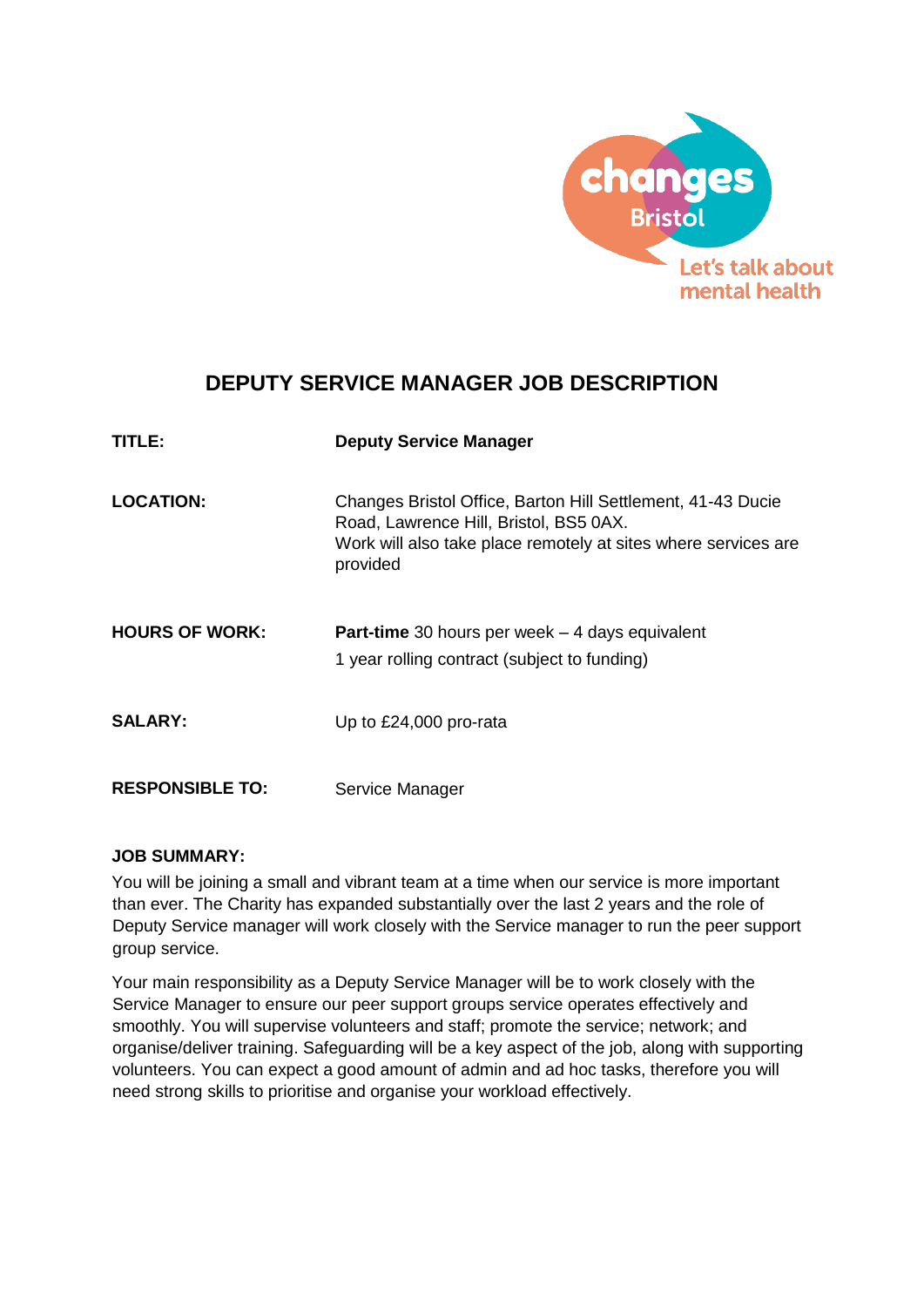# **CORE RESPONSIBILITIES AND DUTIES**

#### **1.1) Delivering the Changes Peer Support Group Service**

- To support the Service manager to ensure the support meetings operate correctly and safely (online & physical groups)
- Manage support meetings and the resources they require to run smoothly and effectively
- Provide meeting cover when required
- Ensure the service is delivered correctly, empathetically, safely and professionally
- Manage service user issues (complaints: feedback; involvement)
- Arrange venue hire and liaise with venue providers
- Maintain and improve meeting materials (modules, membership packs, signposting folder)
- Manage facilitator expenses and other meeting costs
- Helping the Service manager to manage, supervise and support project workers and student placements

### **1.2) Equalities and Diversity**

- Be committed to equality and diversity within the organisation
- To help implement Changes Bristol's diversity strategy and Equalities policy
- To be aware of diversity issues in greater Bristol to ensure our services are inclusive
- Collate and collect equalities data

#### **1.3) Other Changes Service Provision**

- Help other associated Changes services as directed by the Project manager or Service manager
- Help to manage social media platforms
- Develop and deliver facilitator training (including ongoing modules for existing volunteers)
- Deliver reflective practice for facilitators
- Deliver member forums
- Deliver mental health awareness training
- Manage social events
- Assisting with maintaining and developing relationships with partner organisations
- General networking
- Attending awareness events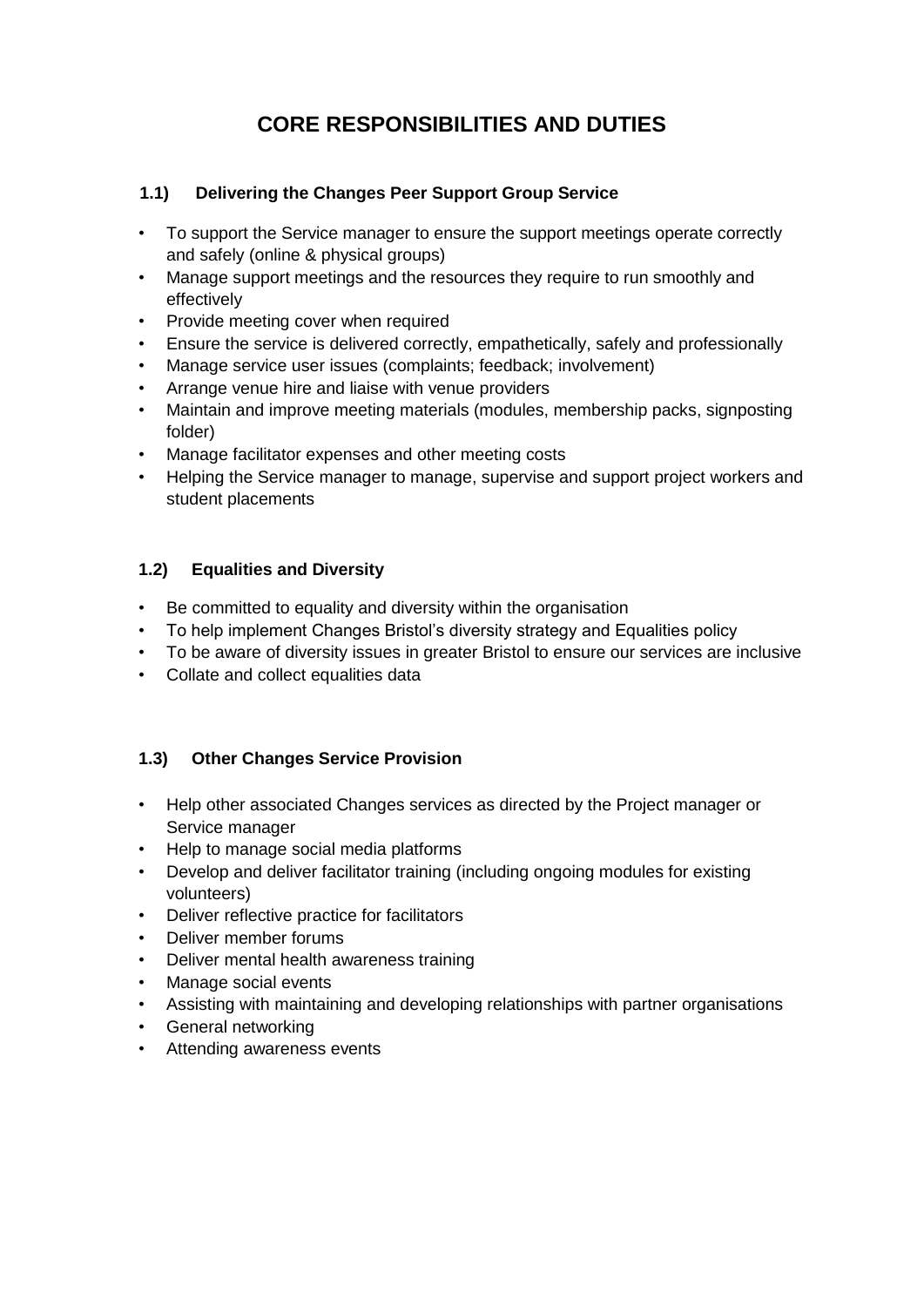## **1.4) Monitoring Data**

- Ensure monitoring data is collected and input for the service and ensuring this is up to date and presented to the Board/other management
- Manage evaluation data for projects
- Ensure member databases and equalities data is up-to date
- Manage survey questionnaires and feedback forums
- Ensure the appropriate administration for the service is maintained
- Operate the Charity Log data base effectively for the smooth running of the service

## **1.5) Volunteer Training and Support**

- Help organise and deliver facilitator training for volunteers
- Arrange external training for volunteers when needed
- Ensure support and supervision sessions are carried out in accordance with charity guidelines and best practice
- Ensure the necessary references and DBS checks are completed
- Assess training and support needs
- Liaise with volunteers
- Supervise and train office volunteers and placement students
- Share responsibility for Service Phone with other service staff to ensure staff are contactable around support groups.

# **1.6) Office Duties**

- Provide cover for other members of staff during holiday periods, illness etc
- Answer phone enquiries and deal with visitors to the charity
- Assist in the administering and updating the website
- Send out leaflets to organisations and individuals
- Contribute to the updating of digital media including the website, Facebook, Instagram and Twitter
- Contribute to the monthly newsletter

# **1.7) Reporting Duties**

- Log incident, critical incidents and complaints and reporting these incidents to the Service manager
- The post will be line managed by the Service manager